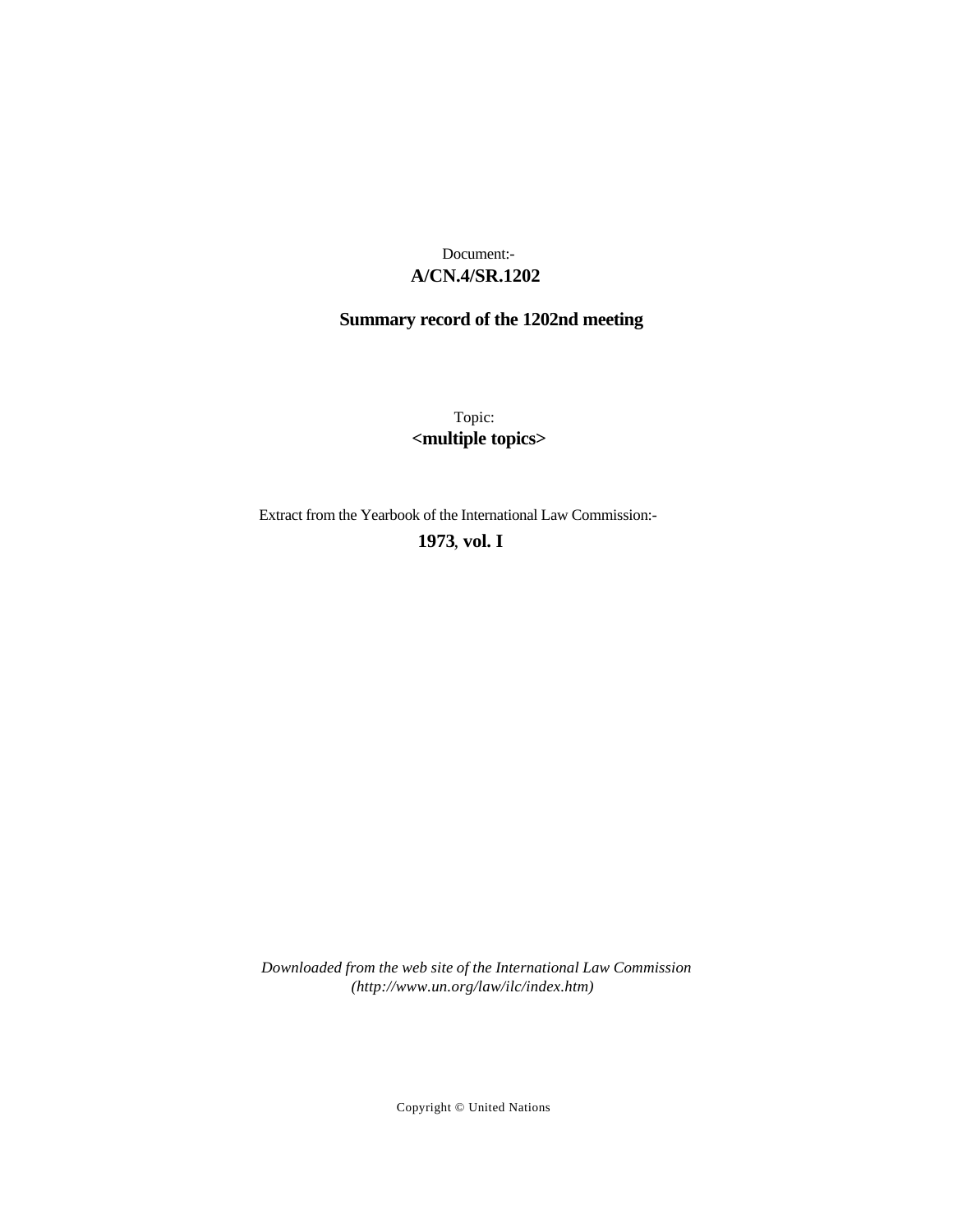#### **Organization of Work**

1. The CHAIRMAN said that the officers of the Commission, together with the Special Rapporteurs and former Chairmen, had met that morning and considered three questions: first, the organization of the work of the Commission during its present session; secondly, the action to be taken on the request from the Economic and Social Council for the International Law Commission's comments on the report of the *Ad Hoc* Working Group of Experts of the Commission on Human Rights concerning the question of *apartheid* from the point of view of international penal law (A/CN.4/L.193); thirdly, the date of the elections to fill the casual vacancies in the Commission in accordance with article 11 of its Statute (item 1 of the agenda).

2. On the first question, they had taken into account the fact that the Commission had been instructed by the General Assembly to give the highest priority to the topics of State responsibility (item 2 of the agenda) and succession of States in respect of matters other than treaties (item 3 of the agenda).<sup>1</sup> They therefore recommended that the Commission should consider the topic of State responsibility first, and allocate about three weeks or fifteen meetings to it. The Commission should then consider the topic of succession of States in respect of matters other than treaties, to which it should also allocate about fifteen meetings. If the Special Rapporteur for that topic preferred a later opening date, the Commission might deal first with the topic of the mostfavoured-nation clause (item 6 of the agenda). It was suggested that five meetings should be allocated to the latter topic, although some members had thought that seven or eight would be more appropriate.

3. The Commission should next consider, for about five meetings, item  $5(a)$ : Review of the Commission's long-term programme of work: "Survey of International Law" prepared by the Secretary-General; and then, for two or three meetings, item 5 *(b)*: Priority to be given to the topic of the law of the non-navigational uses of international watercourses. Finally, the Commission should examine item 4: Question of treaties concluded between States and international organizations or between two or more international organizations. If it allocated two or three meetings to that topic, that would leave approximately one week at the end of the session for consideration of the Commission's draft report.

4. On the second question, which was far from easy, it had been noted that it was open to any of the main organs of the United Nations to request the Commission to study a subject. It was not at all certain, however, that the Economic and Social Council's request for the Commission's comments on the report of the *Ad Hoc* Working Group of Experts of the Commission on Human Rights concerning the question of *apartheid* came within the scope of the Commission's object as specified in its Statute, namely, the promotion of the progressive development of international law and its codification.

5. Even if the Commission's role were interpreted as requiring it not to revise the *Ad Hoc* Working Group's draft, but rather to determine the compatibility of the provisions of the draft with the basic principles of international penal law, such an investigation would undoubtedly involve a protracted study. The Commission, however, had to abide by its agenda and the order of priorities laid down for it by the General Assembly, and it could not set them aside to meet a request from another organ.

6. There had been general agreement on the importance of the subject and on the need to respond to the request made by the Economic and Social Council. It was therefore suggested that a small group, consisting of the first Vice-Chairman (Mr. Yasseen), Mr. Reuter and Mr. Ustor, should examine the question and report to the larger group, consisting of the officers of the Commission, the Special Rapporteurs and former Chairmen, which could then make recommendations to the Commission on the action to be taken.

7. With regard to the third question, it was necessary to reconcile two conflicting needs: first, that the casual vacancies on the Commission should be filled as soon as possible, and secondly, that as many members as possible should participate in the election. It was therefore recommended that the Secretariat be asked to get in touch with those members who had not yet arrived at Geneva in order to ensure that some of them at least would be present for the election. The date of the election would be decided in the light of the results of the Secretariat's enquiries, but would not be later than Tuesday, 15 May.

8. If there were no comments, he would take it that the Commission endorsed the Group's recommendations on those three questions.

*It was so agreed.*

The meeting rose at 12.5 p.m.

#### **1202nd MEETING**

*Wednesday, 9 May 1973, at 10.5 a.m.*

*Chairman:* Mr. Jorge CASTANEDA

*Present:* Mr. Ago, Mr. Bartos, Mr. Bilge, Mr. Elias, Mr. Hambro, Mr. Kearney, Mr. Ramangasoavina, Mr. Reuter, Mr. Sette Camara, Mr. Tammes, Mr. Thiam, Mr. Tsuruoka, Mr. Ushakov, Mr. Ustor, Mr. Yasseen.

## **Filling of casual vacancies in the Commission (A/CN.4/268 and Add.l and 2)** [Item 1 of the agenda]

1. The CHAIRMAN suggested that the election to fill the four casual vacancies in the Commission should be held on Tuesday, 15 May 1973. Four members of the Commission were absent, but two of them, Mr. Bedjaoui and Mr. El-Erian, had intimated that they would be

<sup>&</sup>lt;sup>1</sup> See General Assembly resolution 2926 (XXVII).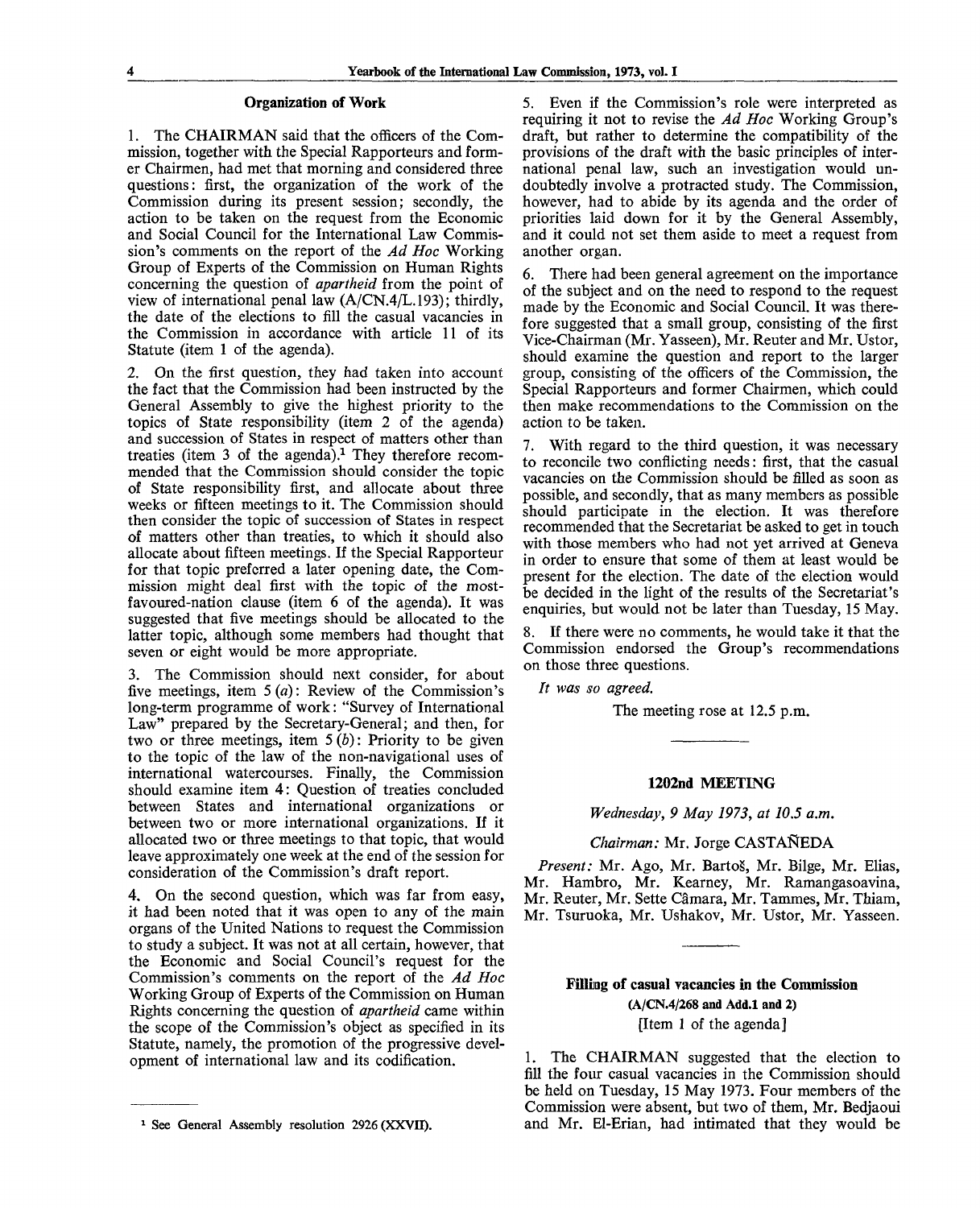able to attend on that date. He suggested that the other two, Mr. Rossides and Mr. Tabibi, should be notified of the date of the election by telegram.

*It was so agreed.*

#### **State responsibility**

(A/CN.4/217 and Add.l; A/CN.4/233; A/CN.4/246 and Add.l to 3; A/CN.4/264 and Add.l) [Item 2 of the agenda]

#### INTRODUCTION BY THE SPECIAL RAPPORTEUR

2. The CHAIRMAN invited the Special Rapporteur to introduce his reports on State responsibility.

3. Mr. AGO (Special Rapporteur), introducing his third and fourth reports on State responsibility (A/CN.4/ 246 and Add.l to 3, A/CN.4/264 and Add.l), began by reminding the Commission that, in the history of the topic he had given in his first report,<sup>1</sup> he had tried to show why previous attempts to codify the law of State responsibility had failed and to point out the great difficulties of such an undertaking. In particular, he had given warning that when dealing with State responsibility it was dangerous to try at the same time to define the rules placing obligations on States, the violation of which could engage their responsibility: that would mean trying to codify the whole of international law from the point of view of responsibility. The sphere of responsibility properly so called included only the examination of the conditions in which it was possible to establish that an international obligation had been violated by a State and to determine the consequences. The reason why the attempts at codification undertaken so far—in particular by the Hague Conference of 1930, which had studied the responsibility of States for injury caused to aliens in their territory—had failed, was because they had not managed to avoid that danger; by connecting the subject of responsibility with that of the treatment of aliens, the codifiers had confused the definition of the rules governing that particular branch of law with the definition of the rules relating to responsibility proper.

4. The Commission itself had not avoided making the same mistake when it had first placed the topic of State responsibility on its agenda, and it was only after a first unsuccessful attempt at codification that it had reached the conclusion that the international responsibility of States should be studied as a separate and single general problem, in other words, as a situation resulting from any violation of any international obligation whatsoever.<sup>2</sup> It was necessary to postulate the existence of the various substantive rules of international law and to confine the investigation to ascertaining the consequences of violation of the obligations deriving from these rules. 5. He would remind the Commission that, after it had examined the history of the earlier work on the subject, which he had submitted in his first report, it had been

agreed that the topic of responsibility should be divided into two main parts: the origin of international responsibility and the content of that responsibility.<sup>3</sup>

6. It was necessary, first, to define the conditions which made it possible to establish the existence of an internationally wrongful act—the source of responsibility—it being understood that an internationally lawful act could also entail responsibility, but that it was preferable to study the consequences of the two kinds of act separately; and secondly, to determine the consequence of the internationally wrongful act or, in other words, to define the content of the responsibility. At the present stage, the Commission was only called upon to study the former aspect of the question, which was the subject of the third and fourth reports he had already submitted, and would be further examined in subsequent reports.

7. The first task was to define the conditions in which an internationally wrongful act could be attributed to the State, in other words, since the State acted through individuals, the conditions in which the act of an individual could be regarded as an act of the State.

8. The next task—and that would be the subject of his fifth report—was to establish what acts of the State were characterized as internationally wrongful, in other words, in what conditions such acts constituted violation of an international obligation of the State. That would involve another very complex notion, that of infringement, for the definition of which it would be necessary to take into consideration a whole group of questions. He had already had occasion, in the past, to mention that a distinction should not be made according to the source of the international obligation infringed—whether it was customary, treaty or other law—and to refer to the distinction which should, on the other hand, be made between wrongful conduct and a wrongful event. He had also pointed out the need to define the scope of the rule of prior exhaustion of local remedies and to settle questions concerning the determination of the *tempus commissi delicti.*

9. In the same context, however, other questions would also have to be taken into consideration, and there the Commission might wish to introduce some progressive development of international law. Up to the present, most writers had considered that in international law responsibility meant, essentially, civil responsibility. But it should now be decided whether internationally wrongful acts as a whole did not include a category of acts, the nature and consequences of which could be different—acts for which, in particular, it was unthinkable that reparation could be made by mere indemnification. That applied, for example, to some international crimes such as the violation of certain obligations essential to the maintenance of peace—in particular, aggression or genocide—the gravity of which could not be compared with the revocation of a mining concession, granted to an alien, for instance. It was in the same spirit that, in the law of treaties, it had been found necessary to recognize the existence of certain peremptory norms, or rules of *jus cogens.* It had to be acknowledged that the rules

<sup>1</sup> See *Yearbook of the International Law Commission, 1969,* vol. II, p. 125.

<sup>2</sup>  *Ibid., 1963,* vol. II, pp. 227-228 and vol. I, p. 86, para. 75.

<sup>8</sup>  *Ibid., 1970,* vol. II, p. 306, para. 66 *(d).*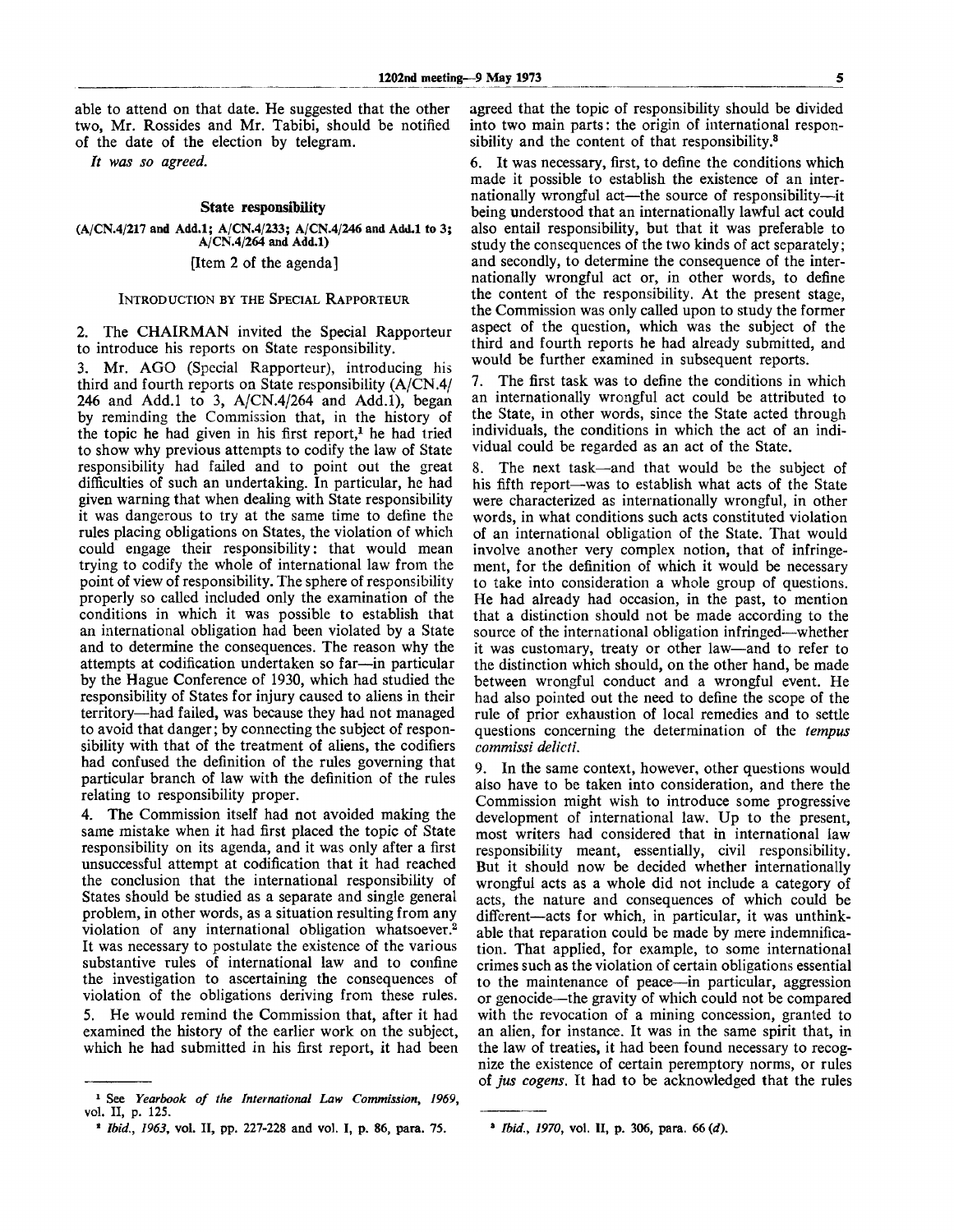of international law varied in degree of importance. That would be seen in the part of his work devoted to the consequences of an internationally wrongful act, but already in the context of the study of infringement, in other words, of the violation of an international obligation, that difference would have to be brought out by drafting an article which would establish a distinction between two categories of infringement. Some infringements must be considered more serious, because fulfilment of the obligations imposed by certain rules of international law was essential to the international community.

10. The Commission would also have to consider, in the first part of its study, problems such as the participation of several States in one and the same wrongful act, and the responsibility of one State for the act of another. There would then remain to be considered, in another chapter, the circumstances, such as *force majeure,* act of God, consent of the injured State, legitimate application of a sanction, self-defence, and so on which, exceptionally, prevented an otherwise wrongful act from being wrongful.

11. That was an outline on the work before the Commission. From now on it should no longer consider the topic in general terms, but proceed to examine the concrete problems. It should begin by considering whether it could propose articles stating the general principles governing the topic as a whole, then pass on to deciding what constituted an act of the State in international law, in other words, to the question of the attribution of certain conduct to the State as a subject of international law, and finally, it should establish in what circumstances such conduct could be characterized as an international infringement and hence as an internationally wrongful act. The broad lines of the plan he proposed had received general support in the Sixth Committee.

12. With regard to article 1 (A/CN.4/246) which laid down as a principle that every internationally wrongful act of a State involved the international responsibility of that State, the real problem in stating such an apparently obvious principle was to avoid saying something which might subsequently prove incorrect or embarrassing. For instance, it would be a mistake to say that an internationally wrongful act entailed the obligation to make reparation, for the simple reason that the Commission did not yet know what conclusions it would reach on the consequences of an internationally wrongful act, which might be something other than reparation. Similarly, it would be wrong to reverse the proposition and say that responsibility was the consequence of an internationally wrongful act, since responsibility, though of a different character, could also result from a lawful act. The formulation used in article 1 thus left the way open for subsequent study of responsibility for acts which were not internationally wrongful.

13. Unlike some writers, who had felt it necessary to specify the reasons why a wrongful act engaged the responsibility of the State, the Commission did not have to find theoretical justifications for the rule; it need only state the principle in international law. That being so, the Commission would notice that the articles he had proposed did not precede his explanations of the reasons for their formulation, but, on the contrary, followed the reasoning of which they were the outcome, which was itself based on a study of the practice of States, case law, the literature and the earlier attempts at codification. That had seemed to him to be the best way to avoid introducing into the text of the draft articles any difficulties which might subsequently make it necessary to recast them.

14. He thought the best way to proceed would be for members to express their opinions on the draft in general and then examine the various articles in turn, as he introduced them.

DRAFT ARTICLES SUBMITTED BY THE SPECIAL RAPPORTEUR

15. The CHAIRMAN invited the Commission to begin consideration of the Special Rapporteur's draft articles.

ARTICLE 1

#### 16. *Article 1 Principle attaching responsibility to every internationally wrongful act of the State*

Every internationally wrongful act of a State involves the international responsibility of that State.

17. Mr. YASSEEN said that the Special Rapporteur, in his excellent introduction, had clearly explained why the Commission had chosen a certain method. A clear distinction had to be drawn between the rules of responsibility proper and the substantive rules, violation of which could engage the responsibility of the State. In that respect, he approved of the procedure followed by the Special Rapporteur and adopted by the Commission. He also approved of the method of work proposed by the Special Rapporteur, which was to consider the draft, article by article.

18. Article 1 was the key article, because it laid down the principle of responsibility in international law. The lapidary wording suggested by the Special Rapporteur was entirely appropriate. The principle needed no justification; it was already part of positive international law and was essential to any legal system worthy of the name. He therefore approved of the formulation proposed by the Special Rapporteur.

19. Mr. ELIAS said that the draft articles submitted by the Special Rapporteur represented an accurate summary of the viewpoints of those members who had participated in the first debate on the subject.<sup>4</sup>

20. The principle of State responsibility was a universal one and almost as indispensable, in another sphere, as that of *jus cogens.* There was no real difference of opinion on that point, and the bases for general uniformity and unanimity were well set out in paragraphs 31 and 32 of the Special Rapporteur's third report (A/CN.4/246). Of course, those members who had not participated in

<sup>\*</sup> See *Yearbook of the International Law Commission, 1967,* vol. **I,** pp. 225-228 and *1969,* vol. I, pp. 104-117.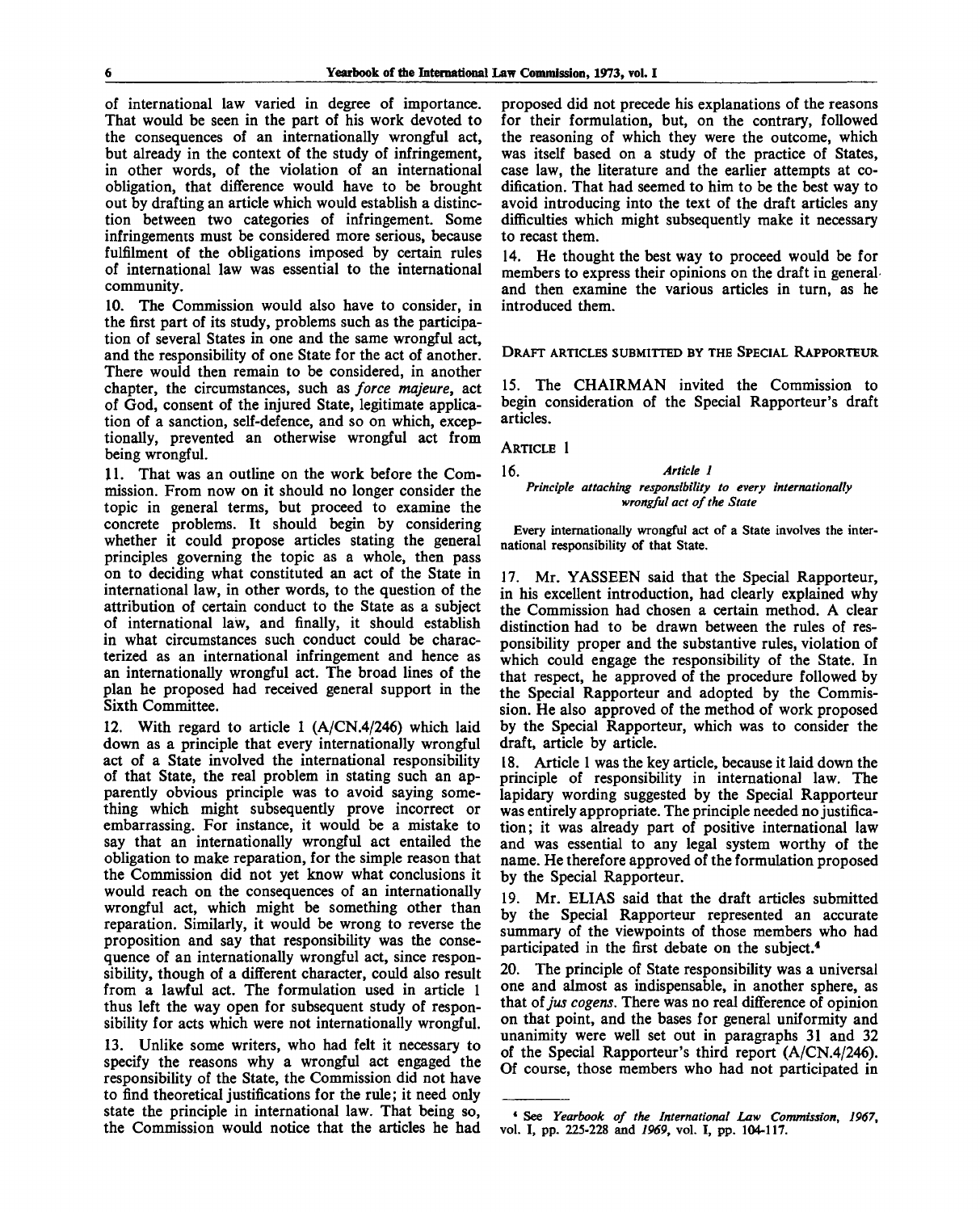the first discussion were entitled to express their views, but he personally considered that article 1, as formulated by the Special Rapporteur, was correct and indeed indispensable.

21. Mr. KEARNEY, congratulating the Special Rapporteur on his reports, said he could testify from his own experience that they had already elicited highly favourable reactions in legal circles. During the previous year, for example, he had served on a study group on environmental law appointed by the American Society of International Law, where the reports had attracted much attention and had been referred to on a number of occasions in most flattering terms.

22. The only point he wished to raise at present was the difference between the responsibility of a State for an internationally wrongful act and its responsibility for an act which was not wrongful as such, or, to use the common-law expression, a case in which there was "liability without fault".

23. Current developments were tending to make the distinction between those two cases less and less clear. Environmental pollution raised a whole series of problems of responsibility as to circumstances in which the probability of risks as compared with the fact of wrongful action was a governing factor. The use of outer space involved similar problems. He need only refer to an experiment carried out by his own country a few years ago, in which a vast quantity of small copper needles had been launched by rocket into the upper atmosphere in order to obtain certain scientific information. That experiment had called forth protests by astronomers all over the world, who had feared that it might interfere with their own scientific work. Was there a question of responsibility there ? Protests had also been made against the proposed introduction of supersonic transport aircraft, since it had been feared that their discharges might change the ozone content of the upper atmosphere and thus indirectly increase the incidence of cancer. As problems of that character would inevitably become more numerous and more urgent, he hoped the Special Rapporteur would give some thought to the question how soon the Commission would be able to deal with that aspect of State responsibility.

24. Lastly, he fully agreed with the Special Rapporteur's formulation of article 1, although he was inclined to question whether the English word "involves" had quite the same connotation as the French word *"engage".*

25. The CHAIRMAN said he had similar doubts about the use of the Spanish word *"entrana".*

26. Mr. BARTOS said he wished to commend the Special Rapporteur on the clarity of his statement. In article 1, he had been right to lay down the principle of the responsibility of the State for any internationally wrongful act, without qualifying it with exceptions which might nullify the principle. Exceptions should be kept to the minimum where the principle of State responsibility was concerned. That principle was particularly necessary at the present time and should be formulated as clearly as possible. That was what the Special Rapporteur had done in article 1, the wording of which he found perfectly acceptable.

27. Exceptions were very dangerous, because some States considered that they were entitled to make *de facto* changes in the international public order, which was tantamount to reneging on their international obligations. Wrongful acts were sometimes justified on the grounds that it was by unlawful means that a lawful order had been established—an argument advanced by certain heads of State and even by some jurists. It was therefore necessary to affirm objectively that every internationally wrongful act of a State involved its international responsibility, without restriction. The degree of gravity of the responsibility would not be always the same, as the Special Rapporteur had said, since it would depend on the gravity of the wrongful act, but the existence of such responsibility, whatever its degree, must be affirmed.

28. The principle formulated in article 1 thus satisfied the requirements of the international public order, in its new, present-day sense, which the Commission had approved. As soon as an international public order existed, any violation of it was a source of international responsibility and liable to sanctions which should be provided for in international law. If a wrongful act could be attributed to a State, the international responsibility of that State was engaged automatically. The responsibility would not be the same in every case, but it must be determined by international law. What had to be done at the moment was not to define wrongful acts and degrees of responsibility, but to establish the actual principle of the responsibility of the State. The formulation proposed by the Special Rapporteur was entirely satisfactory in that respect, since it did not allow States to plead exceptions.

29. Mr. HAMBRO said that he found himself in agreement with nearly all the contents of the Special Rapporteur's impressive reports.

30. Work on State responsibility was somewhat different from the work undertaken by the Commission on other topics. Because of the approach adopted by the Special Rapporteur, the articles on State responsibility would be much more general than the provisions in the Commission's other drafts; that fact would to some extent colour the treatment of the topic.

31. As the Special Rapporteur had pointed out, it might become necessary at a later stage to deal with different qualities of responsibility according to the acts involved, such as international criminal acts. There was, however, one kind of act which deserved special attention: he was thinking of problems connected with the protection of the human environment, which had been much in the minds of international lawyers ever since the *Trail Smelter* arbitration.<sup>6</sup>

32. Similarly, consideration would have to be given to the problem of State responsibility for acts which had formerly been regarded as lawful, but which in the light of recent scientific developments must now be considered wrongful, and there progressive lawyers had a role to play; it was their duty to shift the frontier

<sup>5</sup> See *American Journal of International Law,* vol. 35, **1941,** pp. 684-736.